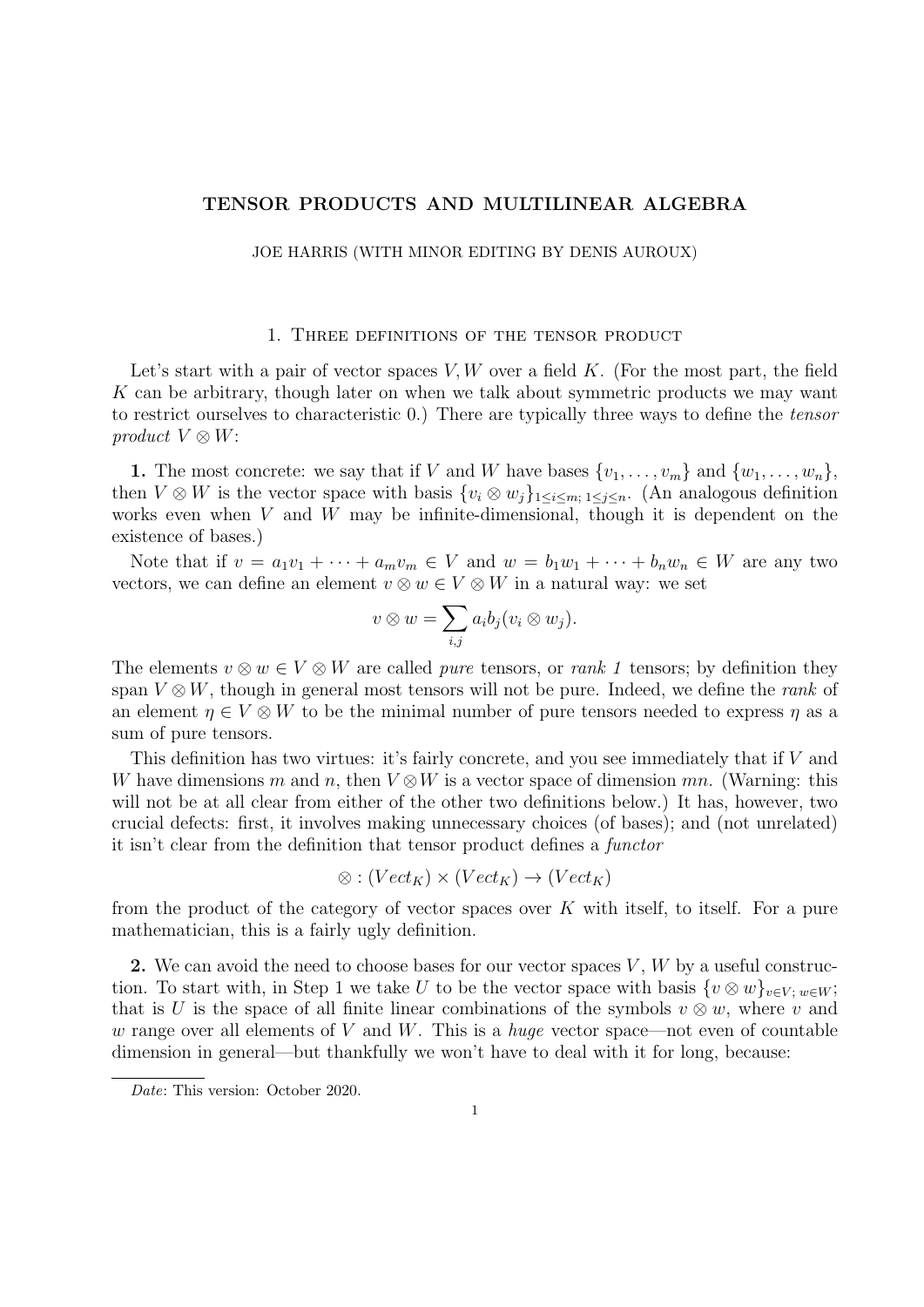In Step 2, we let  $U_0 \subset U$  be the subspace spanned by elements of the form

$$
(\lambda v) \otimes w - \lambda (v \otimes w); \quad v \otimes (\lambda w) - \lambda (v \otimes w)
$$

$$
(v + v') \otimes w - v \otimes w - v' \otimes w; \quad \text{and} \quad v \otimes (w + w') - v \otimes w - v \otimes w'.
$$

Finally, we can define the tensor product  $V \otimes W$  to be just the quotient vector space  $U/U_0$ .

This is a convenient construction to have in your toolbag when you're crafting new vector spaces, and in the present circumstance it neatly avoids the need to choose bases. Correspondingly, it makes clear that tensor product is indeed a functor  $\otimes$  :  $(Vect_K) \times (Vect_K) \rightarrow$  $(Vect_K)$ : if, for example,  $\phi: V \to V'$  is any linear map, it clearly induces a linear map  $V \otimes W \to V' \otimes W$  sending  $v \otimes w$  to  $\phi(v) \otimes w$ .

It is not, however, without flaws; for one, it's far from clear from this definition that if V and W have dimensions m and n, then  $V \otimes W$  is finite-dimensional, let alone that it's a vector space of dimension mn. And you do have to deal, however briefly, with vector spaces of uncountable dimension.

3. The third characterization of tensor products is the most abstract and difficult to grasp when you first encounter it (though hopefully less so than before we started talking about categories and functors). It is also by far the most common definition. This is not as perverse as it sounds; the fact is, this definition really does capture the essential aspect of the tensor product  $V \otimes W$ , which is that it's the universal object through which all bilinear maps from  $V \times W$  factor.

To set this up, first some (not very new) language: if  $V$  and  $W$  are vector spaces, a *bilinear* map  $\phi: V \times W \to U$  from  $V \times W$  to another vector space U is simply a map linear in each variable separately (e.g., such that  $\phi(\lambda v, w) = \lambda \phi(v, w)$ , etc.). We then define the tensor product  $V \otimes W$  to be a vector space (also denoted  $V \otimes W$ , unfortunately), together with a bilinear map  $\beta: V \times W \to V \otimes W$ , such that for any vector space U and bilinear map  $\alpha: V \times W \to U$ , there exists a unique map  $\tilde{\alpha}: V \otimes W \to U$  such that  $\alpha = \tilde{\alpha} \circ \beta$ .



Note that any two such objects are the same up to isomorphism: if  $(Z, \beta : V \times W \to Z)$ and  $(Z', \beta' : V \times W \to Z')$  are any two such objects, by the basic condition satisfied by the two we see that  $\beta'$  factors through  $\beta$  and that  $\beta$  factors through  $\beta'$ , and by uniqueness, that the induced maps  $Z \to Z'$  and  $Z' \to Z$  are inverse to each other. Thus the condition given in the third definition uniquely characterizes the tensor product; it's just not a priori clear that such a thing exists. So most mathematicians adopt the third definition as the definition of the tensor product, and view the first two as constructions of the tensor product.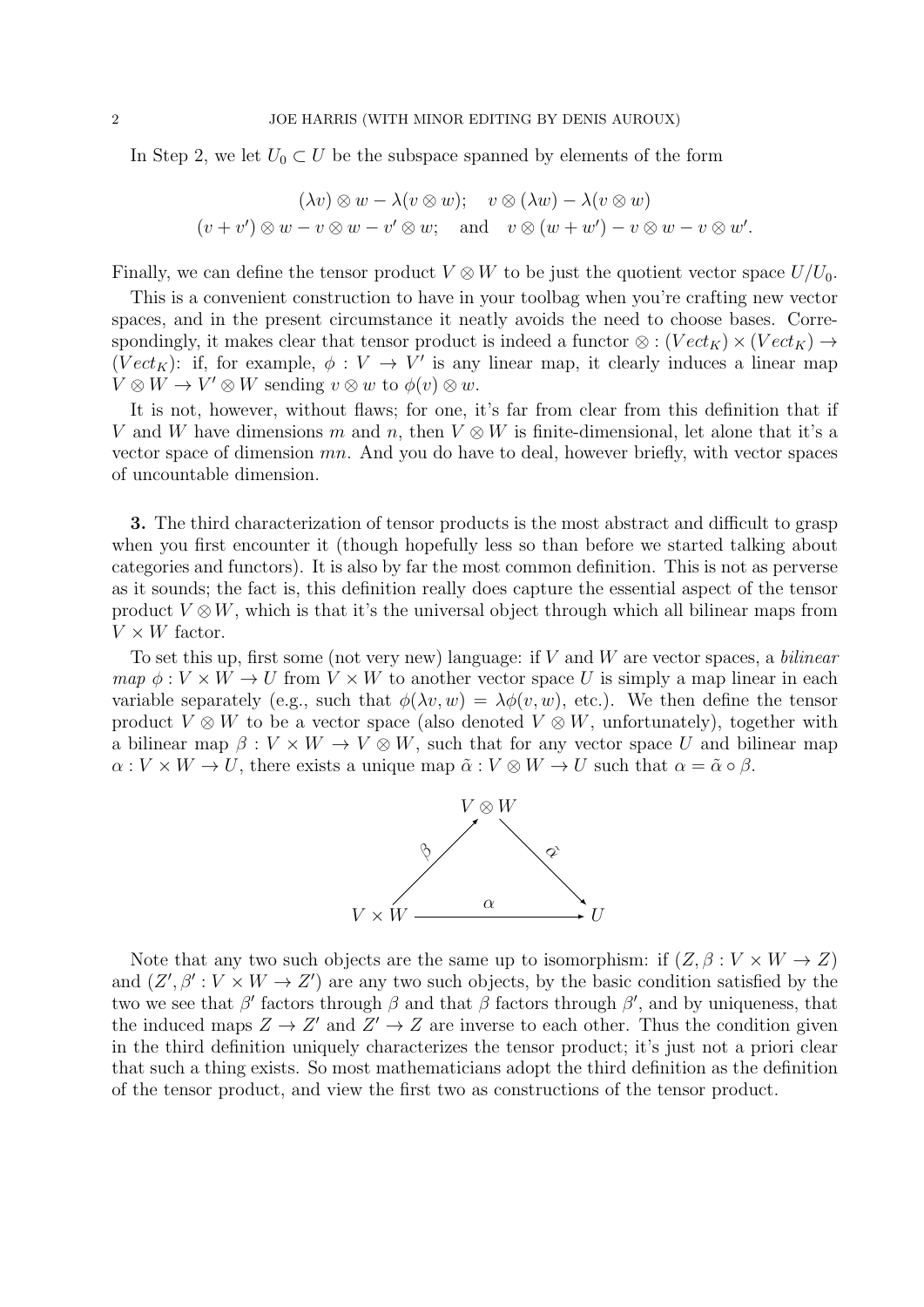### 2. A few basic identities

We'll start with a couple simple ones:

$$
(V \otimes W)^* = V^* \otimes W^*;
$$
  

$$
(U \oplus V) \otimes W = (U \otimes W) \oplus (V \otimes W).
$$

(You should verify these yourself, to get some practice applying the "universal" definition.)

Next, we have a really crucial one, which we'll explain after we state it:

$$
\operatorname{Hom}(V,W) = V^* \otimes W
$$

One way to see this is to consider the ordinary product  $V^* \times W$ ; that is, pairs of the form  $(\ell, w)$  with  $\ell \in V^*$  a linear functional on V and  $w \in W$  any vector in W. We can associate to the pair  $(\ell, w)$  the linear map  $\phi : V \to W$  sending an arbitrary vector  $v \in V$  to  $\phi(v) = \ell(v) \cdot w$ . This gives us a bilinear map  $V^* \times W \to \text{Hom}(V, W)$ , which by our third characterization of tensor product factors through  $V^* \otimes W$  to give an isomorphism  $V^* \otimes W \to \text{Hom}(V, W)$ . (In other words, the rank 1 tensors in  $V^* \otimes W$  correspond to maps  $\phi: V \to W$  of rank 1, not coincidentally.)

Note one other aspect of this correspondence: we have

$$
Hom(V, W) = V^* \otimes W = (W^*)^* \otimes V^* = Hom(W^*, V^*),
$$

and the composition of these identifications gives us the *transpose map* Hom $(V, W) \rightarrow$  $Hom(W^*, V^*)$ .

Finally, one more identification that will lead us to the next section. As we've seen, if V is a vector space then the set B of bilinear forms  $b: V \times V \rightarrow K$  also has the structure of a vector space; we can now identify it as

$$
B=V^*\otimes V^*.
$$

The tensor algebra. Let V be a single vector space. We will denote by  $V^{\otimes n}$  the *n*-fold tensor product  $V \otimes \cdots \otimes V$ . (By convention,  $V^{\otimes 0}$  is a copy of the ground field K.) We have natural bilinear maps  $V^{\otimes m} \times V^{\otimes n} \to V^{\otimes (m+n)}$ , and we can use these to give the direct sum

$$
T(V) := \bigoplus_{n=0}^{\infty} V^{\otimes n}
$$

the structure of a ring (not commutative, unless dim  $V = 1$ ).  $T(V)$  is called the tensor algebra of V.

# 3. Symmetric powers

Throughout this section, the ground field  $K$  will be assumed to be of characteristic 0, as the theory of symmetric powers in positive characteristic requires extra care.

Let's revisit the identification  $B = V^* \otimes V^*$ . As we saw, the space B of bilinear forms on V naturally decomposes as a direct sum  $B = B_{symm} \oplus B_{skew}$  of the subspaces of symmetric and skew-symmetric bilinear forms. Another way to express this is to say that there is an involution  $\psi : (V^* \otimes V^*) \to (V^* \otimes V^*)$  exchanging the two factors; equivalently, we have a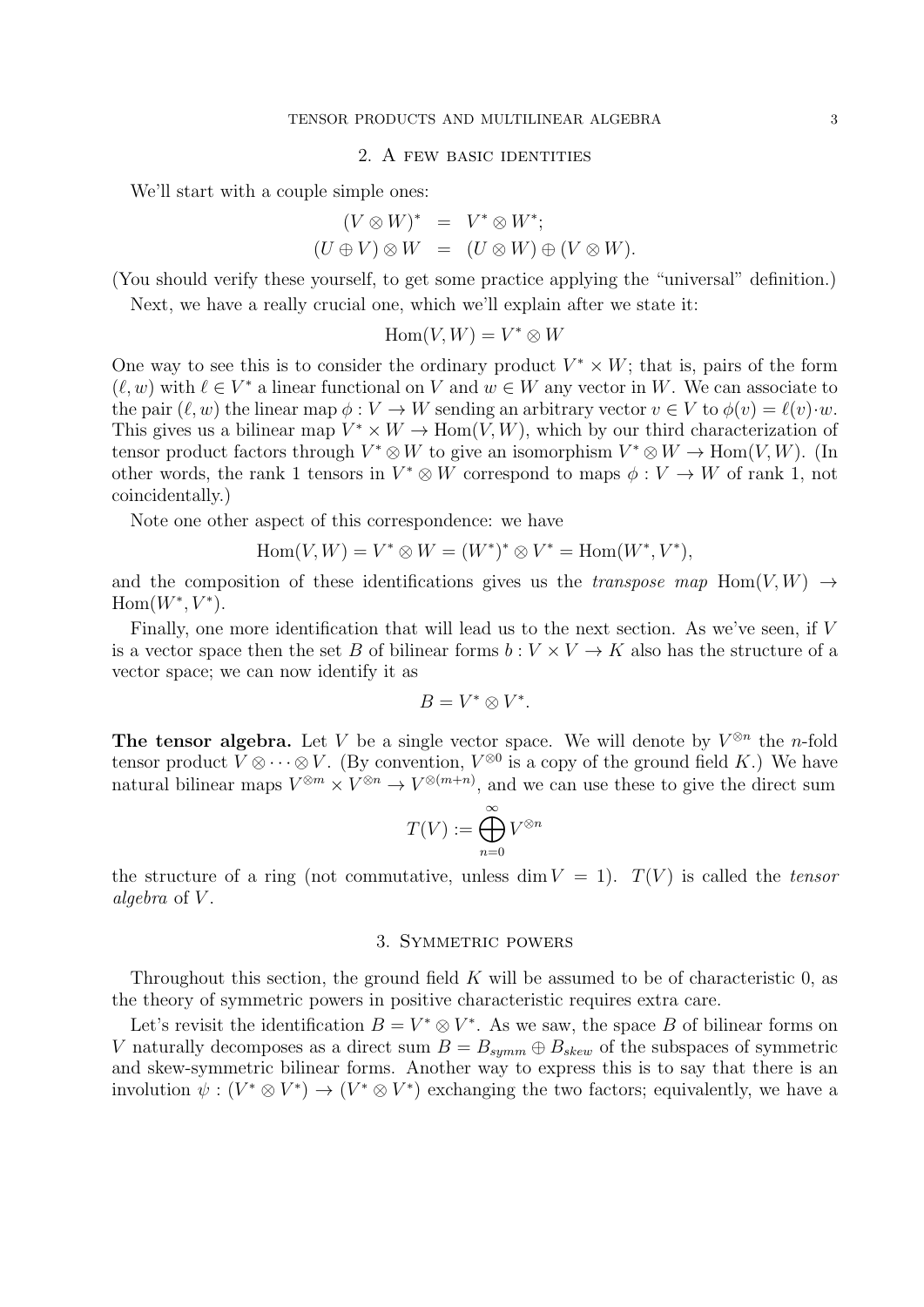map  $\psi : B \to B$  sending the bilinear form  $b(x, y)$  to the bilinear form  $b(y, x)$ . Since this is an automorphism of order 2 (and hence diagonalizable, with eigenvalues  $\pm 1$ ), we naturally get a direct sum decomposition of B into the  $(+1)$ -eigenspace and the  $(-1)$ -eigenspace for  $\psi$ . These are the subspaces we're identifying as  $B_{symm}$  and  $B_{skew}$ .

This also gives us a way of identifying subspaces of higher tensor powers of a given vector space V. For example, let  $V^{\otimes d} = V \otimes \cdots \otimes V$  be the tensor product of V with itself d times. The symmetric group  $S_d$  on d letters acts on  $V^{\otimes d}$  by permuting factors; we say that an element  $\eta \in V^{\otimes d}$  is a *symmetric tensor* if it's invariant under this action, and we define the dth symmetric power  $Sym^d V$  to be the space of symmetric tensors.

There are, of course, other ways of defining the symmetric powers of a vector space  $V$ . For example, we could start with the tensor power  $V^{\otimes d}$ , and take the quotient by the subspace spanned by elements of the form

$$
v_1 \otimes v_2 \otimes v_3 \otimes \cdots \otimes v_d - v_2 \otimes v_1 \otimes v_3 \otimes \cdots \otimes v_d
$$

and similarly if we switch two other factors. The two definitions agree in characteristic 0, where we can apply the averaging operator

$$
\alpha: v_1 \otimes v_2 \otimes \cdots \otimes v_d \mapsto \frac{1}{d!} \sum_{\sigma \in S_d} v_{\sigma(1)} \otimes v_{\sigma(2)} \otimes \cdots \otimes v_{\sigma(d)}
$$

but not in characteristics dividing d!. In general, these are two different constructions, which is why many people have opted to use instead the definition via universal properties: Sym<sup>d</sup>(V) is the (unique up to isomorphism) vector space with d-linear map  $\beta: V^d = V \times$  $V \times \cdots \times V \to \text{Sym}^d(V)$  such that for any symmetric d-linear map  $\alpha: V^d \to U$  there exists a unique linear map  $\tilde{\alpha}$  : Sym<sup>d</sup>V  $\rightarrow$  U with  $\alpha = \tilde{\alpha} \circ \beta$ .

It's not hard to write down a basis for  $Sym^d V$ : if  $\{e_1, \ldots, e_n\}$  is a basis for V, then to any n-tuple  $I = (i_1, \ldots, i_n)$  of nonnegative integers adding up to d we can associate the element  $e^I \in \text{Sym}^d V$  that is the image, under the averaging operator  $\alpha$  above, of the tensor  $e_1 \otimes \cdots \otimes e_1 \otimes e_2 \otimes \cdots \otimes e_2 \cdots \otimes e_n \otimes \cdots \otimes e_n$ , where the factor  $e_1$  appears  $i_1$  times, etc. In fact, in this way the direct sum

$$
\text{Sym}^{\bullet} V = \bigoplus_{d=0}^{\infty} \text{Sym}^d V,
$$

called the *symmetric algebra* of  $V$ , can be given the structure of a commutative ring (note that the multiplication here is not the product in the tensor algebra, but rather the product in the tensor algebra followed by the symmetrizing operator  $\alpha$ ), and this ring is in fact the polynomial ring in *n* variables,  $K[e_1, \ldots, e_n]$ .

## 4. Exterior powers

Everything we've just done has an analogue with an extra sign factor thrown in, though the results are quite different. Briefly, we say an element  $\eta \in V^{\otimes d}$  is *alternating* if when we permute the factors of  $V^{\otimes d}$  by a permutation  $\sigma \in S_d$ , the tensor  $\eta$  is carried into  $(-1)^{\sigma}\eta$ , where we denote by  $(-1)^{\sigma}$  the sign of the permutation  $\sigma$ . The space of all alternating tensors of degree d on V is denoted  $\bigwedge^d V$ , and called the dth exterior power of V.